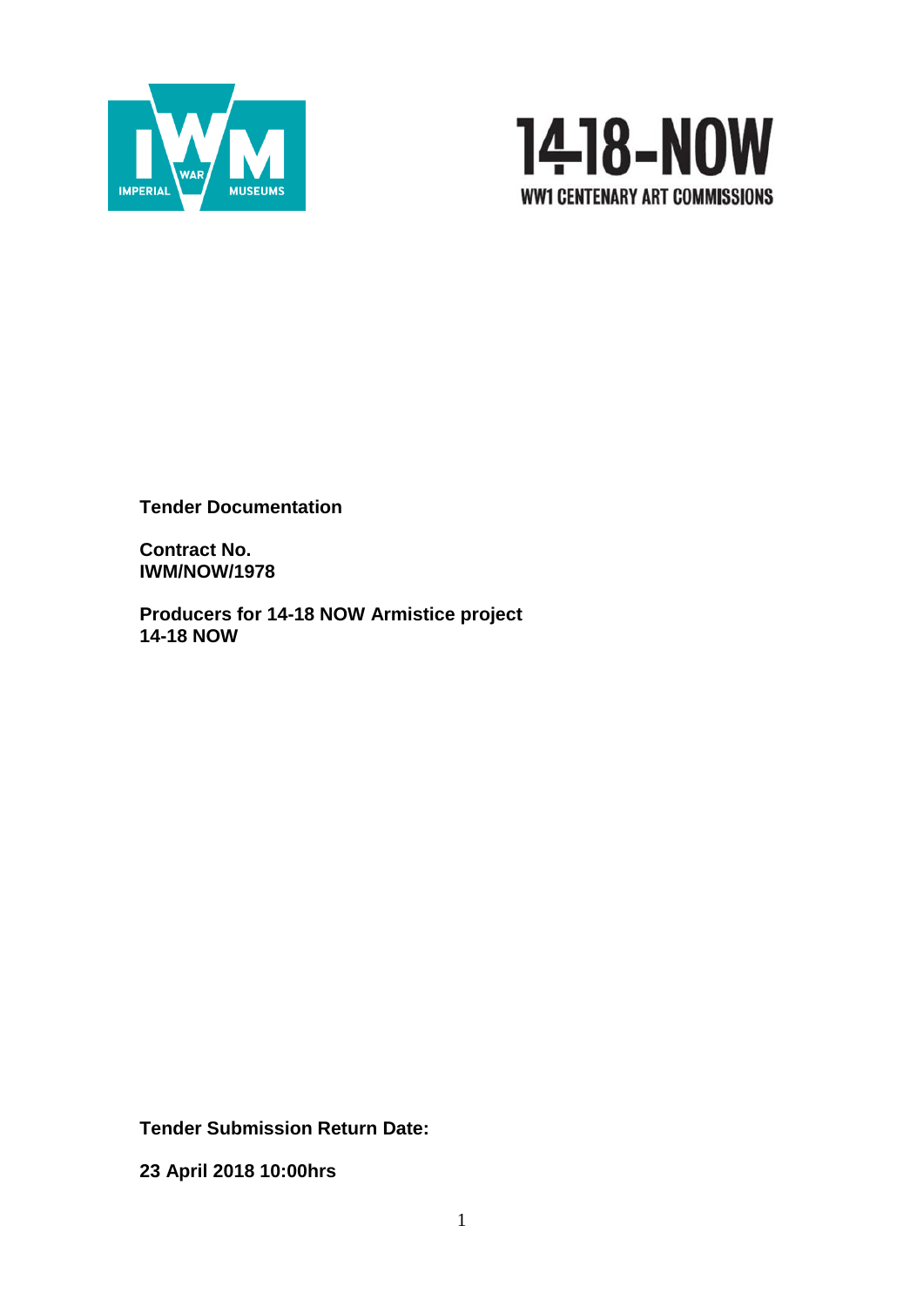# **Schedule 1 – Contract Requirements**

# **Background**

14-18 NOW is the UK's arts programme for the First World War centenary. Working with arts and heritage partners all across the UK, we commission new artworks from leading contemporary artists, musicians, designers and performers, inspired by the period 1914-18.

Since the start of the First World War centenary in 2014, 14-18 NOW has commissioned over 140 artworks, which have been seen by more than 30 million people.

Among many other projects, we are responsible for the UK tour of the iconic poppy sculptures by artist Paul Cummins and designer Tom Piper, and the Somme memorial 'We're here because we're here' by Jeremy Deller in collaboration with Rufus Norris.

14-18 NOW is supported by the National Lottery through the Heritage Lottery Fund and Arts Council England, by the Department for Digital, Culture, Media and Sport, and by additional fundraising. The offices are based at the Imperial War Museum in London.

# **The Project**

14-18 NOW's final major commission will take place on Remembrance Sunday, 11 November 2018. Film director Danny Boyle will invite people across the UK to join together in a national moment commemorating the centenary of Armistice.

It is envisaged that the project will be delivered by a UK-wide partnership of c25 arts organisations.

www.1418now.org.uk/commissions/armistice/

# **Our brief**

14-18 NOW is looking for experienced outdoor and/or participative arts producers to support the c25 arts organisations around the UK who will deliver the project in their regions.

Reporting to the project's Executive Producer, the producers will:

- develop an excellent understanding of Danny Boyle's vision, the aims and objectives of the project, its targets and deliverables including its community engagement targets, the project producing structure and procedures, its marketing and communications strategy and plans, and its evaluation
- undertake on the ground exploration of prospective partners and locations, and build the project network
- contract partners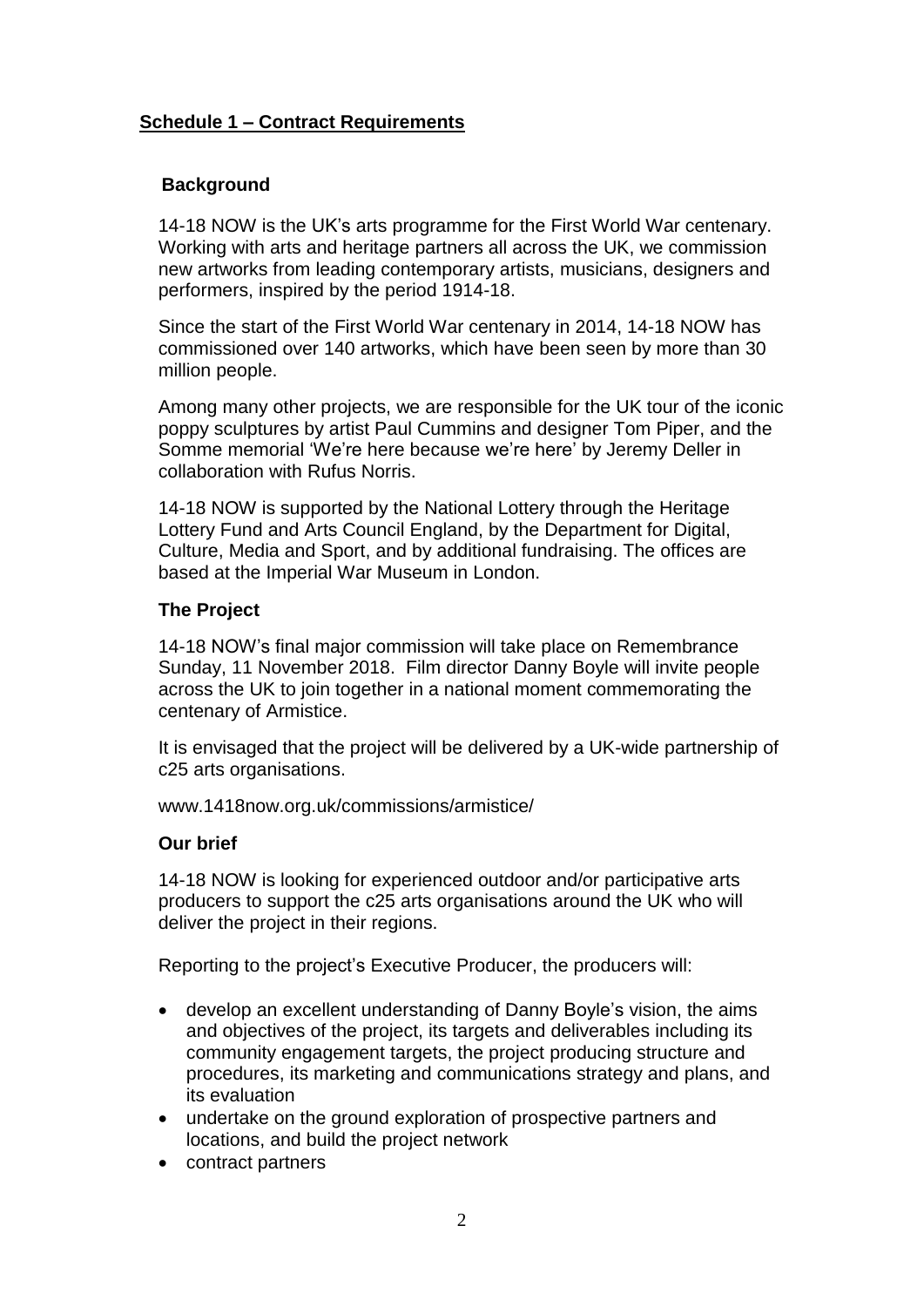- support partners in all areas of the project, helping ensure the project's successful delivery at every location
- ensure the gathering of data and reporting at all project stages

The contract will require travel widely across the UK. Travel expenses will be covered in addition to the fee, in line with 14-18 NOW's standard expense policies.

The contract will run from May 1 to November 30 2018. The producers will provide their own workspace, and 14-18 NOW will provide meeting rooms as required.

# **Response to the Brief**

Prospective producers are invited to submit proposals that detail:

- Relevant experience giving examples of similar work undertaken
- What approach the producer would bring to the work, including how the work will fit with the producer's other professional commitments
- Proposed fees
- Two appropriate referees
- Complete the Company Questionnaire attached as Schedule 1

All tenders returns will be evaluated equally in accordance with the above criteria.

Shortlisted producers will be invited to meet with 14-18 NOW to discuss the project further.

# **Budget**

The budget for each producer's fee is between £20,750 and £22,500.

# **Programme for IWM/NOW/1978**

Upload to Contracts Finder: 28<sup>th</sup> March 2018 Tender Returns: 23rd April 10:00hrs Tender Evaluations:  $24<sup>th</sup> - 26<sup>th</sup>$  April 2018 Shortlist Interviews: 2nd May 2018 Award: by 8<sup>th</sup> May 2018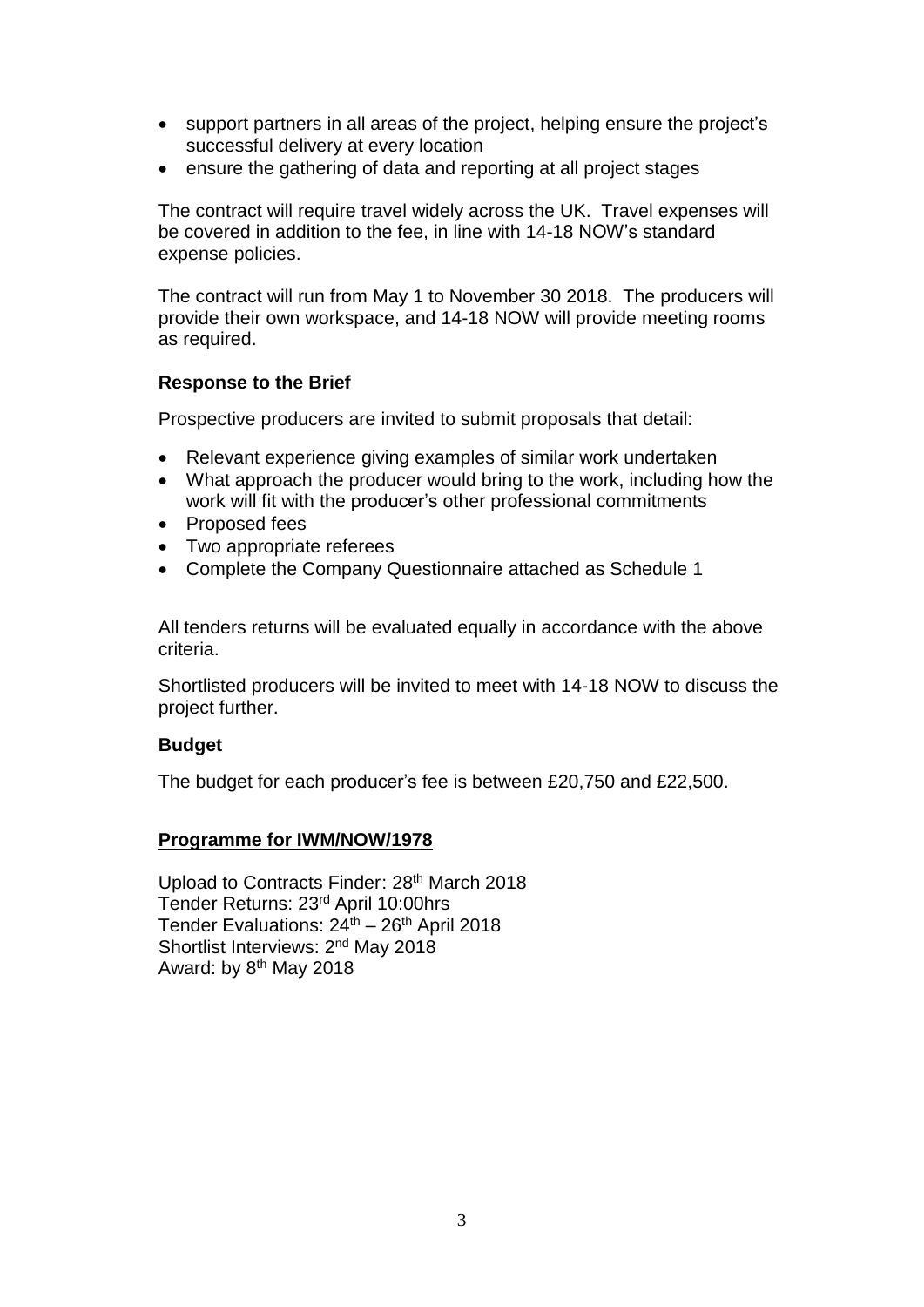# **Schedule 1 – Questionnaire**

# **COMPANY QUESTIONNAIRE –**

All information supplied will be treated as strictly private and confidential and will not be divulged to any other parties other than those directly involved in the project.

# **Section 1 – General Company Information**

1 Name of Company/Individual:

2 Registered Office Address:

3 Company Registration Number (if applicable):

4 Year of Registration (if applicable):

5 Telephone No:

6 E-mail Address:

7 Nature of Business and Range of Services:

8 Please indicate, if applicable, any subsidiary companies run by your company:

9 If part of a group, please indicate the details of the ultimate holding company:

10 VAT Registration No:

# 11 Address of Office to support the Contract:

# **Section 2: Staffing/Management**

13 Please identify the number of staff employed. Please indicate numbers of full-time and part-time staff:

- Director(s):
- Managers:
- **•** Technical:
- Administration: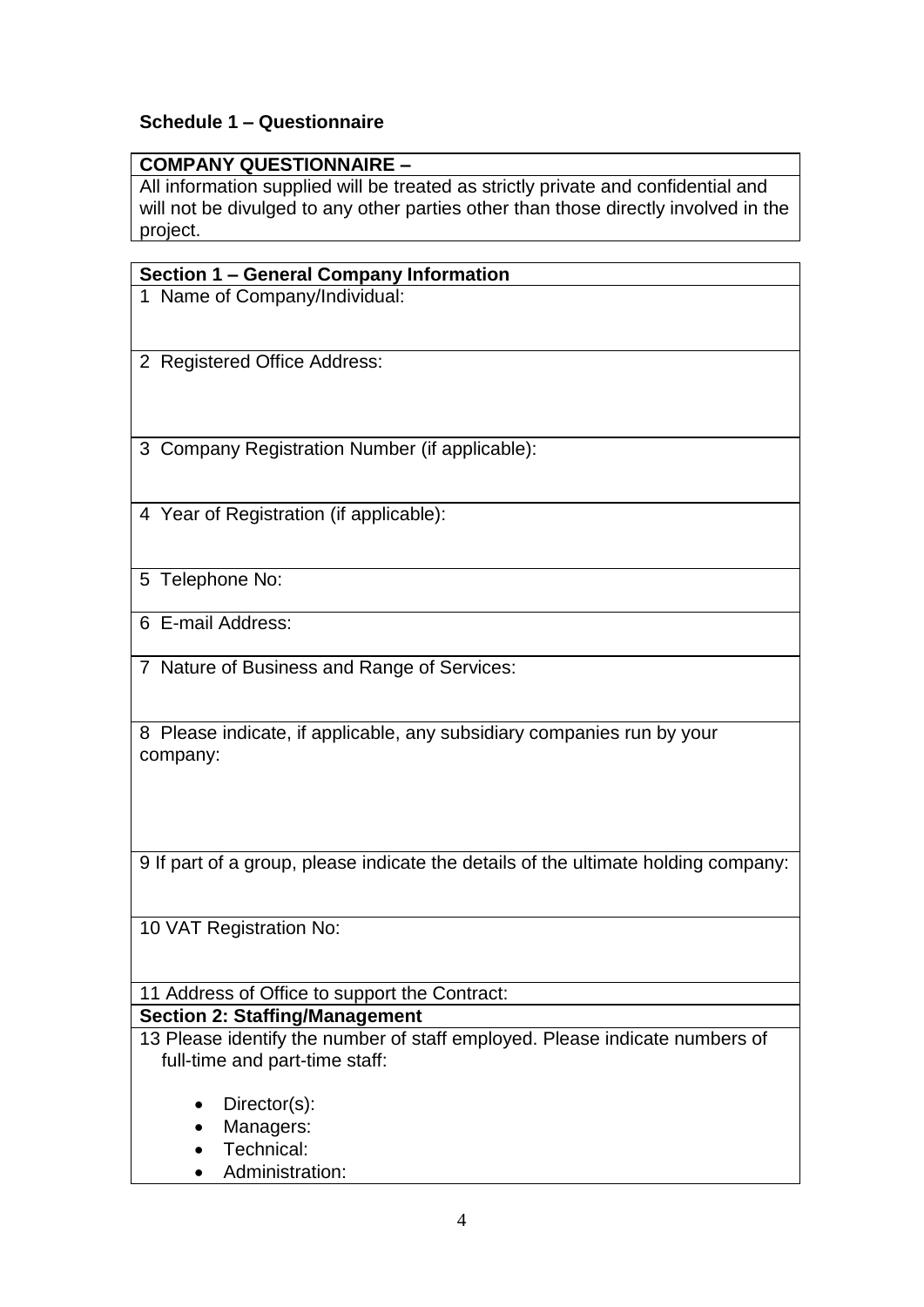| <b>Operations:</b><br>$\bullet$                                               |
|-------------------------------------------------------------------------------|
| 14 Name of Employee responsible for the management of the Contract:           |
| 15 Please identify whether you plan to use any sub-contractors to deliver any |
| services within the Contract. If so, please:                                  |
|                                                                               |
| identify those services that would be undertaken by the sub-<br>$\bullet$     |
| contractor(s)?                                                                |
| the name of any nominated sub-contractor(s)?, and;<br>$\bullet$               |
| your methodology of appointment and management of the sub-                    |
| contractor(s)?                                                                |
| 16 Please provide copies of the following policies:                           |
|                                                                               |
| your outline health & safety policy                                           |
| your outline environmental policy, inclusive of your sustainability           |
| policy                                                                        |
| your equal opportunities policy                                               |
|                                                                               |
| 17 Please complete the following with regards to your company's insurance     |
| policies:                                                                     |
|                                                                               |
| <b>Employee Liability (to £2m):</b>                                           |
| Policy No:                                                                    |
| <b>Expiry Date:</b>                                                           |
| Limit of Indemnity:                                                           |
|                                                                               |
| <b>Public Liability (to £2m):</b>                                             |
| Policy No:                                                                    |
| <b>Expiry Date:</b>                                                           |
| Limit of Indemnity:                                                           |
| Professional Indemnity Liability (to £2m):                                    |
|                                                                               |
| Policy No:                                                                    |
| <b>Expiry Date:</b>                                                           |
| Limit of Indemnity:                                                           |
|                                                                               |
| Please include a copy of the insurance certificate for each policy.           |
| 18 Have you been prosecuted under any relevant health & safety legislation in |
| the last five years? If the answer is Yes, please provide details of the      |
| incidence and the outcome.                                                    |
| 19 Have you been prosecuted under any relevant employment legislation in      |
| the last five years? If the answer is Yes, please provide details of the      |
| incidence and the outcome.                                                    |
| 20 Do you have a Business Continuity Plan (BCP), or equivalently titled       |
| document? If so;                                                              |
|                                                                               |
| what are the key risks and what are the control mechanisms in                 |
| place?;                                                                       |
| how often and to what extent is the BCP tested?;                              |
|                                                                               |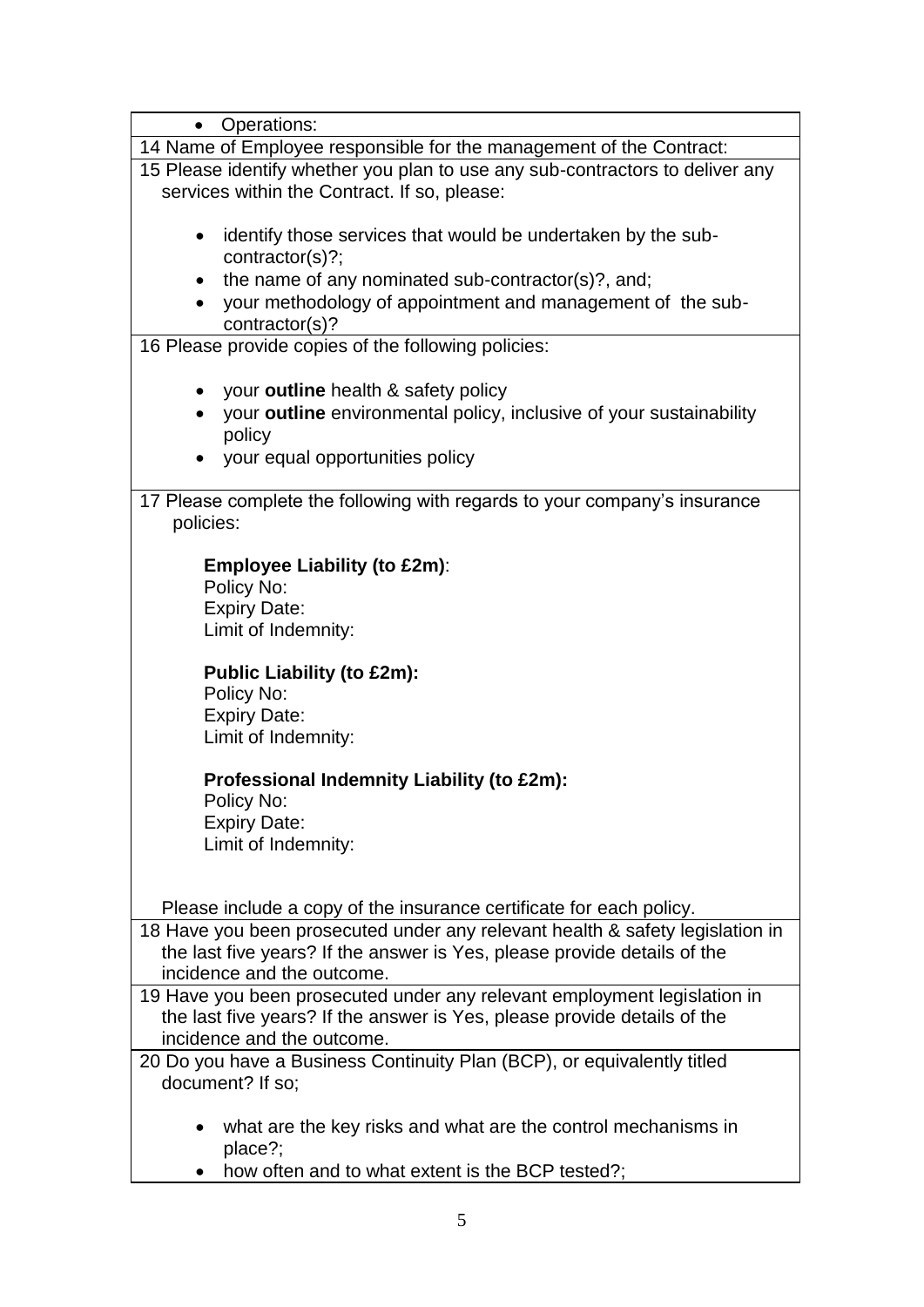| • how is the BCP managed and reviewed by your Board of Directors?            |
|------------------------------------------------------------------------------|
| 21 Please provide a statement of assurance that you are committed to counter |
| bribery, and please advise of any cases or convictions for bribery made      |
| against the company?                                                         |
| <b>Section 3 - References</b>                                                |
| See Tender document                                                          |

6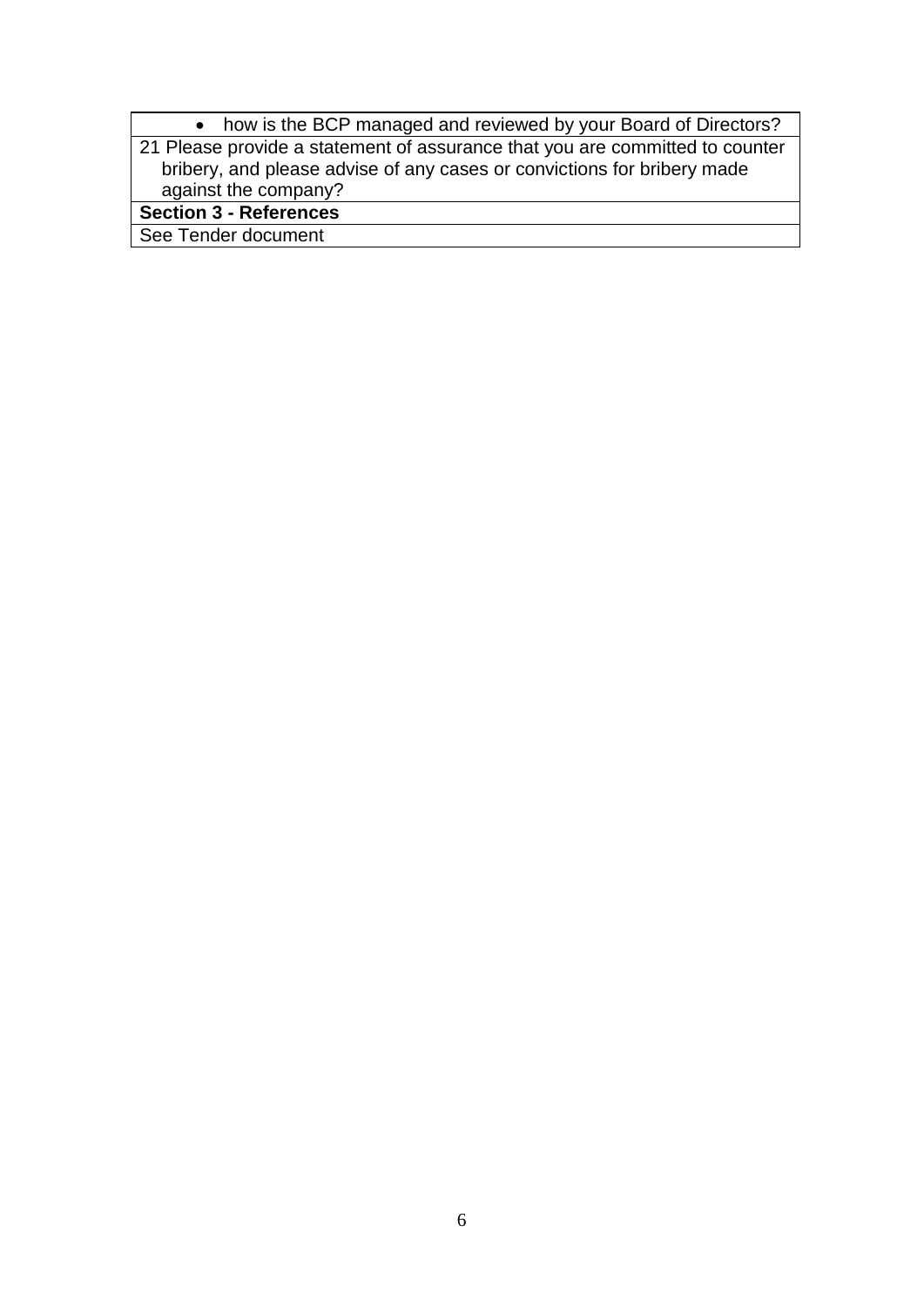### **Schedule 2 – Terms & Conditions**

The following represent the terms and conditions that will apply to this contract.

### 1.0 **Definitions**

- 1.1 In these terms "**the Contract**" means the agreement concluded between IWM and the Contractor including all specifications, plans, drawings and other documents which are relevant to the Contract and also such of these terms as are included in these terms and conditions of the Contract.
- 1.2 The following provisions shall have effect with respect to the interpretation of the Contract except where the context otherwise requires:
	- "**Contract Price**" means the price exclusive of Value Added Tax, payable to the Contractor by IWM;
	- "**Services**" mean all services which the Contractor is required under the Contract to supply;
	- "**Intellectual Property Rights**" means patents, Trade Marks, trade names, design rights, copyright (including rights in computer software and moral rights), performers' rights, database rights, and other Intellectual Property Rights, in each case whether registered or unregistered and including applications for the grant of any of the foregoing and all rights or forms of protection having equivalent or similar effect to any of the foregoing which may subsist anywhere in the world.
	- "**Background IPR**" means all Intellectual Property Rights excluding Foreground IPR, owned by either IWM or the Contractor prior to their accession to this Contract, as well as any Intellectual Property Rights pertaining to such information, the application for which has been filed before their accession to this Contract, and which is needed for creating the Deliverables or for using Foreground IPR in accordance with this **Contract**
	- "**Foreground IPR**" means all Intellectual Property Rights in the Deliverables arising as a direct result of and in the performance of this Contract.
	- "**Third Party IPR**" means Intellectual Property Rights, not owned by the Parties subject to this Contract.
	- "**Deliverables**" refers to any materials produced as a result of this Contract;
	- "**Sub-Contractor**" means any person, firm or company under contract to the Contractor to perform work or provide professional services and/or supply goods and includes any other person or persons taken as a partner or director by such person, firm or company during the currency of the Contract and the surviving member or members of any such firm or company;
	- "**Force Majeure**" means any event or occurrence which is outside the control of the party concerned and which is not attributable to any act or failure to take preventive action by the party concerned, but shall not include industrial action occurring within the Contractor's organisation or within any sub-contractor's organisation.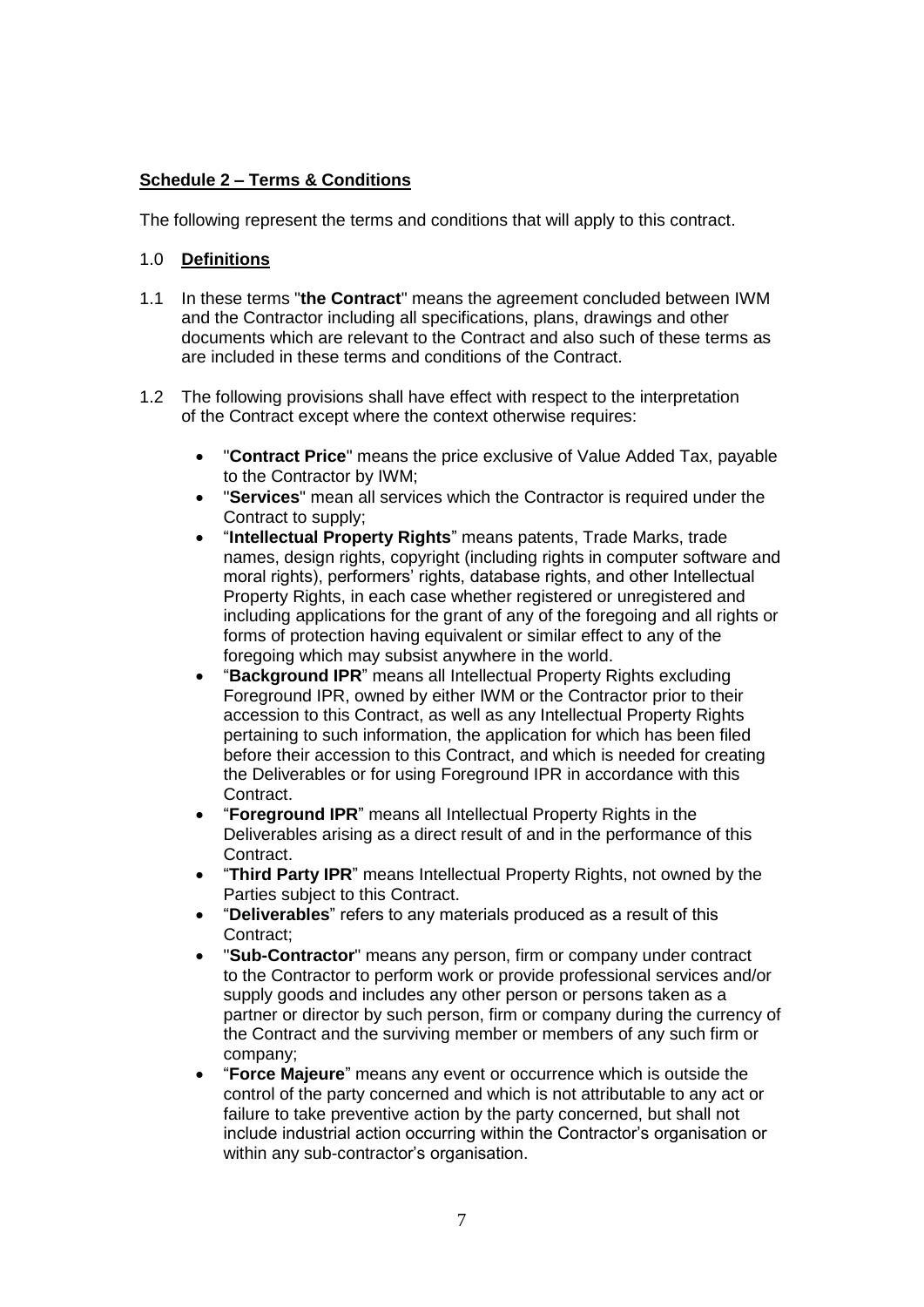- 1.3 The headings to these Conditions shall not affect the interpretation thereof.
- 1.4 Any notice or other communication whatsoever which IWM are required or authorised by the Contract to give or make to the Contractor shall be seen to be given if sent by post in a prepaid letter addressed to the last known address of the Contractor and that the letter is not returned undelivered by the Royal Mail shall be deemed for the purposes of the Contract to have given or made at the time at which the letter would in the ordinary course of post be delivered.
- 1.5 The masculine includes the feminine, and the singular includes the plural and vice versa.

#### 2.0 **Non-Disclosure**

- 2.1 Except with the consent in writing of IWM, the Contractor shall not disclose the Contract or any provision thereof to any person other than a person employed by the Contractor in the carrying out of the Contract or any other person concerned with the same. Such disclosure shall be made in confidence and extend so far as may be necessary for the purposes of the Contract.
- 2.2 Except with the consent in writing of IWM, the Contractor shall not make use of the Contract or any information issued or furnished by or on behalf of IWM otherwise than for the purpose of the Contract.

#### 3.0 **Intellectual Property Rights**

- 3.1 Any specification, plans, drawings, or any other documents issued by or on behalf of IWM to the Contractor remain the property of IWM.
- 3.2 The Contractor shall assign all Foreground IPR to IWM with full title guaranteed together with any renewals thereof throughout the world in all circumstances and in perpetuity.
- 3.3 Each Party shall grant the other Party a non-exclusive royalty free worldwide licence to use the Background IPR within the context of creating the Deliverables and for granting any rights and permissions in 3.2.
- 3.4 While the Contractor shall retain the moral right of association and credit with the Deliverables, IWM shall retain the ability to edit the Deliverables as required and wherever reasonable practical
- 3.5 The Contractor shall be credited in association with the Deliverables where reasonably practical.
- 3.6 The Contractor warrants that all Intellectual Property Rights are owned by the Contractor, or in the case of Third Party IPR are licensed to the Contractor for use in the Deliverables, and that the Deliverables do not infringe the Intellectual Property Rights of any third party.
- 3.7 The Contractor agrees that IWM shall have no liability and the Contractor shall indemnify, defend and hold IWM harmless against any and all damages, liabilities, claims, causes of action, legal fees and costs relating to any thirdparty claim of Intellectual Property Rights infringements or threats of claims thereof with respect of IWM's use of the Deliverables, provided that: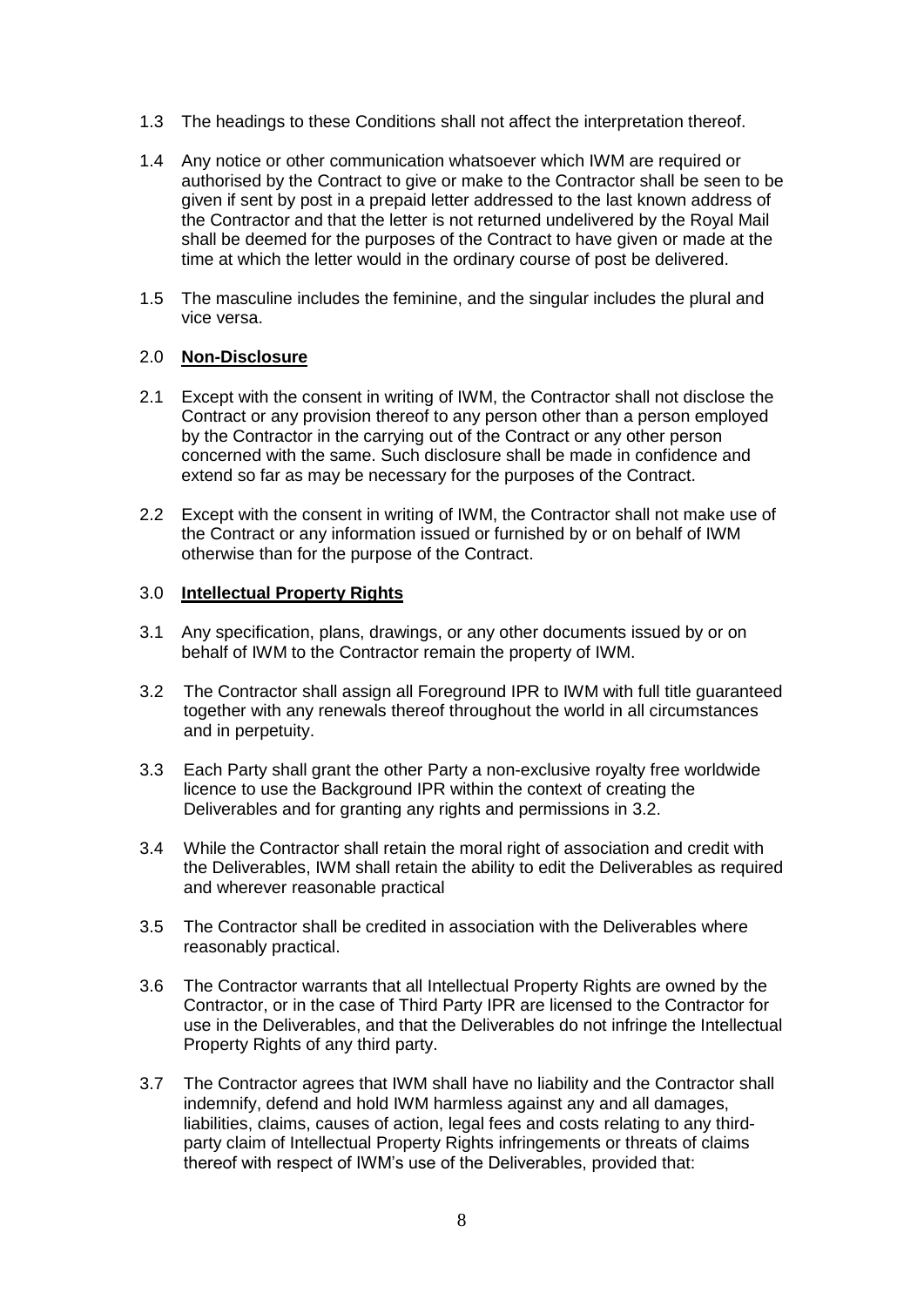- the use of the Deliverables has been in full compliance with the terms and conditions of this Contract;
- IWM provides the Contractor with prompt notice of any such claim or threat of claim;
- the Contractor has sole and complete control over the defence or settlement of such claim.

### 4.0 **Anti-Bribery Act**

- 4.1 The Contractor is aware of IWM's obligation to comply with the anti-bribery rules relevant to the contracting parties, and represents that it will not use money or other consideration, paid by IWM for unlawful purposes, including purposes violating anti-bribery laws including the Bribery Act 2010, such as make or cause to be made direct or indirect payments to any public official in order to assist IWM or any group member organisation or anyone acting on their behalf in obtaining or retaining business with, or directing business to, any person, or securing any improper advantage.
- 4.2 The Contractor hereby declares that:
	- its members, officers, owners or employees are not public officials;
	- it does not and will not employ or otherwise compensate any public officials or make or cause another to make any direct or indirect offers of payments to any public officials, for the purpose of influencing or inducing any decision for the benefit of IWM and it will not employ any sub-contractor, consultant, agent or representative in connection with this Contract without a documented examination of his person, reputation and integrity, and;
	- it will not employ any sub-contractor, consultant, agent or representative who does not comply with the anti-corruption rules and if such a violation comes to its attention to inform IWM immediately.
- 4.3 IWM will immediately terminate this Contract if the Contractor violates any of the anti-corruption laws and the provisions as defined in this clause.
- 4.4 The Contractor agrees to comply fully with all applicable anti-bribery laws, including those in the jurisdiction where they are registered and the jurisdiction where the relevant contract will be performed (if different), and to comply with IWM's Anti-Bribery Policy (once implemented).
- 4.5 The Contractor represents that:
	- he or she or, as the case may be, the authorised representatives of the Contractor presently is/are not, and during the life of the Contract will not become, an official or employee of the relevant country's government or of a political party in the country;
	- he/she/they will disclose any such appointment immediately to IWM, and;
	- such appointment may result in the termination of the Contract.
- 4.6 The Contractor agrees that all payments made to the Contractor will be made only after receipt by IWM of a detailed and accurate invoice supported by detailed records. IWM will make all payments under this Contract in Pounds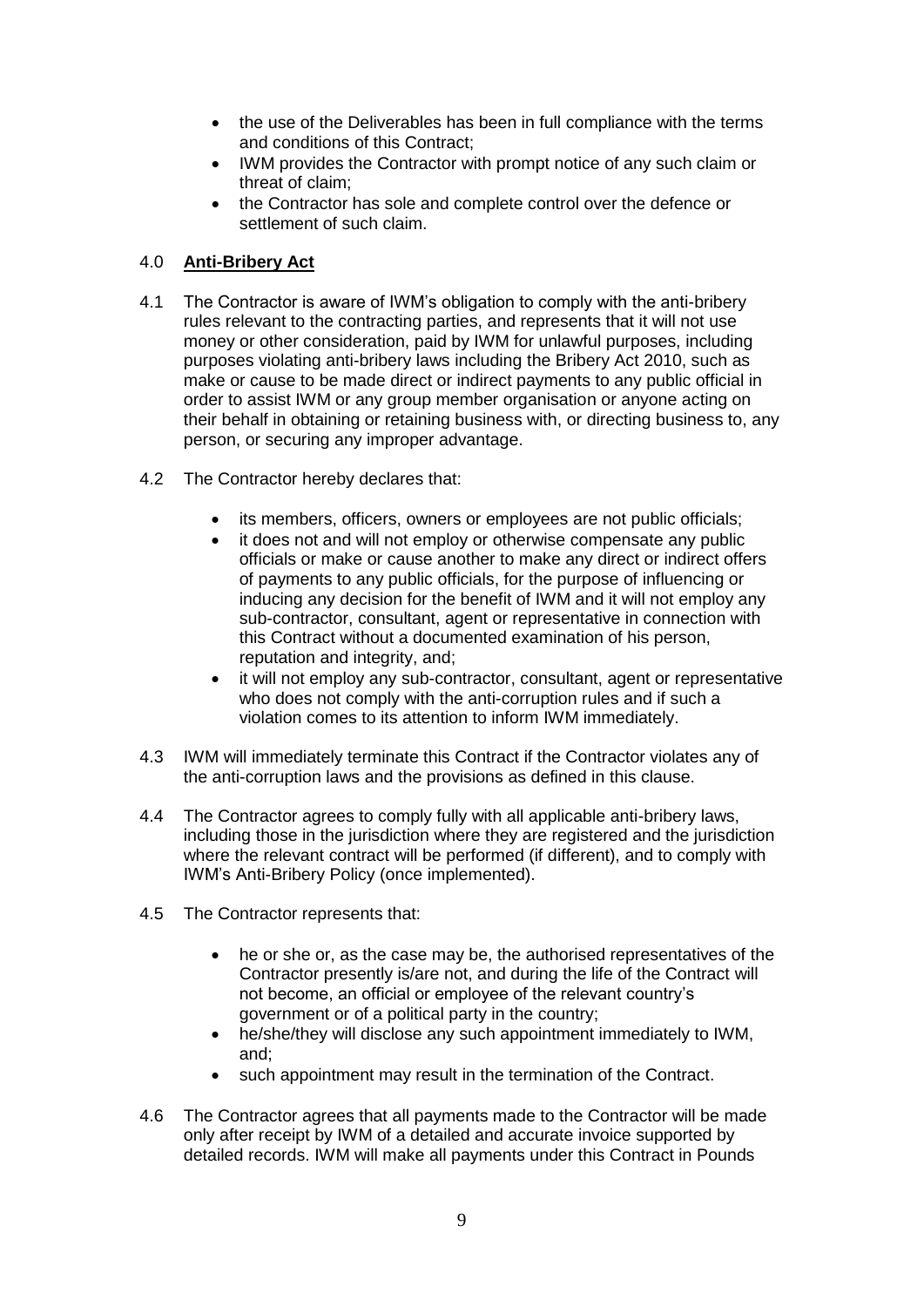Sterling, only by bank transfer to the account of the Contractor at a financial institution within the United Kingdom.

- 4.7 The Contractor agrees to keep accurate books, accounts, records and invoices and agrees that IWM is entitled, with the help of outside auditors if it deems necessary, to audit all books, accounts, records and invoices and accompanying documentation of the Contractor for compliance with any applicable anti-bribery laws and that the Contractor will cooperate fully in any such audit.
- 4.8 The Contractor's failure to comply with all applicable anti-bribery laws or IWM's Anti-bribery Policy will be deemed to be a material breach of the Contract entitling IWM to terminate the Contract. In the event the Contractor will surrender any claim for payment under the Contract including payment for savvies previously performed.
- 4.9 IWM may also terminate the Contract or suspend or withhold payment if it has a good faith belief that the Contractor has violated, intends to violate, or has caused a violation of any anti-bribery laws. IWM will not be liable for any claims, losses or damages arising from or related to failure by the Contractor of the Contract under this clause, and the Contractor will indemnify and hold IWM harmless against any such claims, losses or damages.

#### 5.0 **Bankruptcy**

IWM may at any time by notice in writing summarily determine the Contract without compensation to the Producer in the event that the Producer shall at any time become bankrupt, or shall make any conveyance or assignment for the benefit of his creditors, or shall purport to do.

#### 6.0 **Variations of Contract**

Any variation of any provision of this Contract must be effected in writing issued by IWM Designated Officer, and no purported variation by any other means shall bind IWM. All variations to this Contract will be submitted in writing to the Producer.

### 7.0 **Price**

Unless otherwise stated in the Contract, the Price shall be the total price for the Services including the cost of all labour, materials, equipment, holiday relief or substitute as and when necessary, overheads and all other costs of the Producer in connection with the Contract for full and proper performance by the Producer.

#### 8.0 **Availability of Information**

8.1 The Contractor shall at all times during the course of the Contract and for a period of two years after final payment of all sums due under the Contract maintain in accordance with his normal procedures, a record of the costs incurred by him in the execution of the Contract including, for example, details of times taken and of wage rates paid, and such further particulars reasonably specified by the IWM as being necessary for the purpose of determining such costs with reasonable accuracy.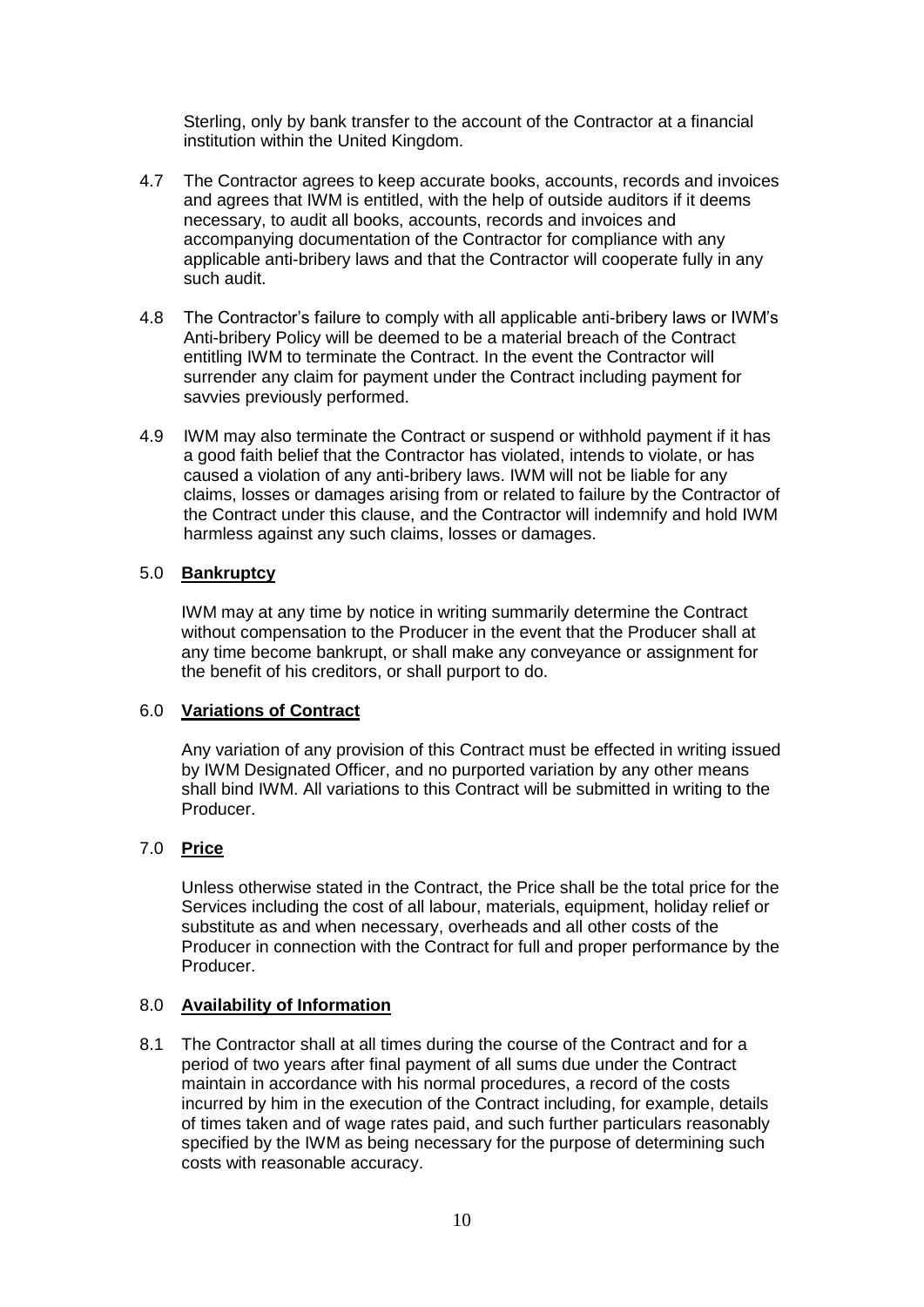8.2 At the time before the expiry of the period pursuant to sub-clause 8.2, the Producer shall, when requested by IWM, furnish a summary of any such costs mentioned in such form and detail as IWM may reasonably require, and afford such facilities as IWM may reasonably require for his representatives to visit the Producer's premises and examine the records under that Clause.

### 9.0 **Break**

- 9.1 If either Party breaches an essential condition of this Contract which is capable of remedy, the Party suffering the breach may at any time give the Party in breach written notice specifying details of the breach and requiring it to be remedied, or a solution to remedy to be submitted to them within 5 working days of their notification of the breach. If after the specified time given, the breach has not been remedied, or a solution to remedy has not been agreed, this Contract may be terminated by the Party suffering the breach, on giving not less than **one week's notice** in writing to the other Party.
- 9.2 Upon the end or early termination of this Contract, the Intellectual Property Rights clause, clause 3, survives the termination of the Contract.

### 10.0 **Contractor's Organisation**

The Contractor shall provide and maintain an organisation having the necessary facilities and employees of appropriate qualifications and experience to undertake the tasks identified in the specification.

### 11.0 **Contract Documents**

- 11.1 In any case of discrepancy between these terms and other documents forming part of the Contract, these terms shall prevail unless the inconsistent provision of such document is expressed to be, or if the context indicates it to be, an amendment of these terms and the same, shall have been effected in accordance with clause 11.2.
- 11.2 Any variation of any provision of this Contract must be effected in writing between the Parties, and no purported variation by any other means shall bind the Parties.

### 12.0 **Freedom of Information Act 2000**

- 12.1 IWM is subject to the provisions of the Freedom of Information Act 2000 ("**FoIA**"). FoIA obliges IWM to release certain information to third parties upon written request, unless subject to one of the exemptions under FoIA.
- 12.2 The Parties agree that all information pertaining to the Contract shall be released to third parties upon request.
- 12.3 Under the terms of FoIA IWM may be ordered by the Information Commissioner to release information to a third party.

### 13.0 **General Clauses**

13.1 IWM shall pay to the Contractor, in addition to the Contract Price, a sum equal to the Value Added Tax chargeable on the value of the supply of services provided in accordance with the Contract.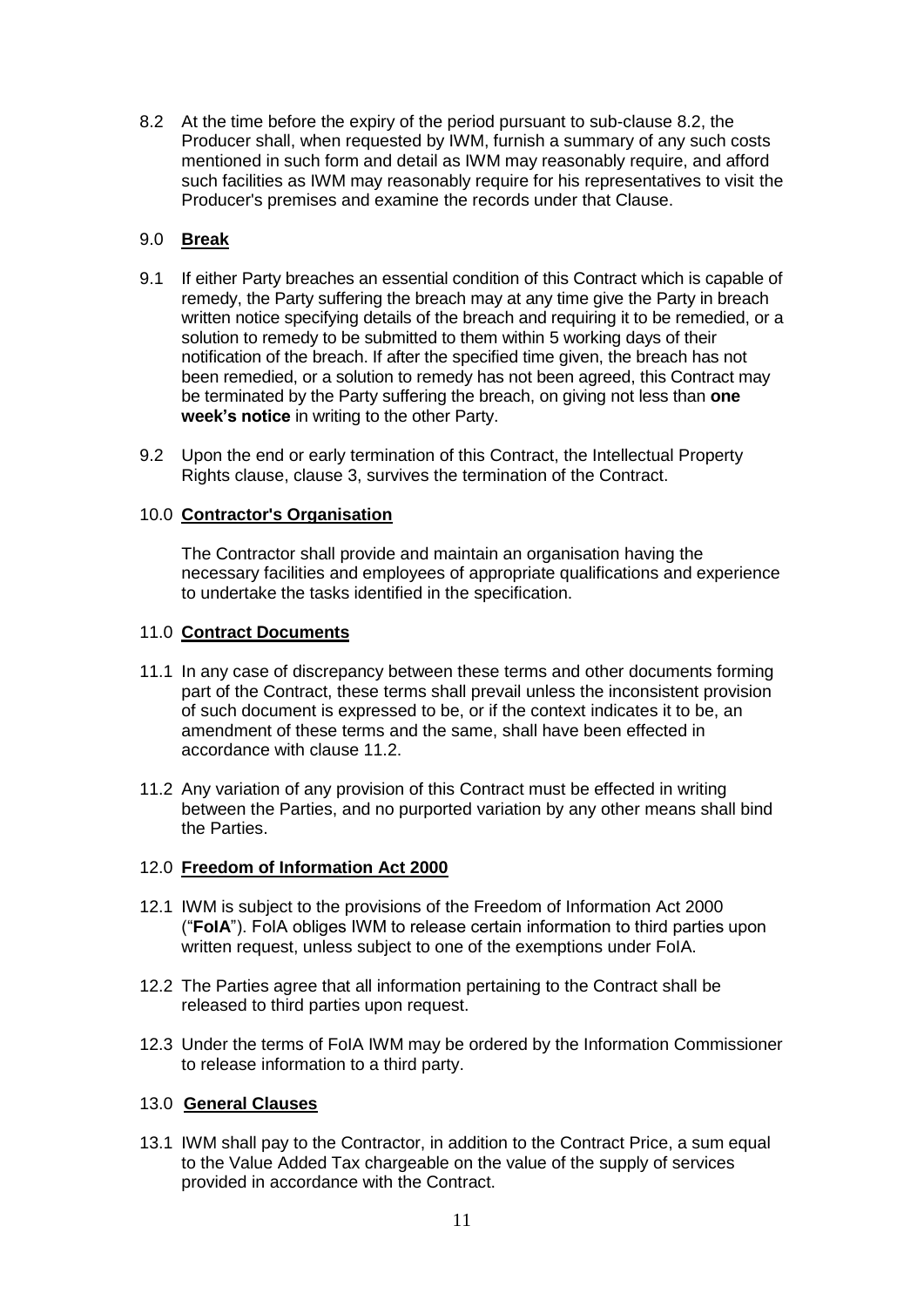- 13.2 The Contractor shall not give, bargain, sell, assign, sub-let, sub-contract or otherwise dispose of the Contract or any part thereof of the benefit or advantage of the Contract or any part thereof without the prior written consent of IWM.
- 13.3 The Contract shall be considered as a Contract made in England and subject to the law of England.
- 13.4 All disputes, differences or questions between the parties to the Contract with respect to any matter or thing arising out of or relating to the Contract, other than a matter or thing as to which the decision of IWM is under the Contract to be final and conclusive and except to the extent to which special provision for arbitration is made elsewhere in the Contract, shall be referred to the arbitration of 2 persons, one to be appointed by IWM and one by the Contractor, or their Umpire, in accordance with the provisions of the Arbitration Acts 1950, 1975 and 1979, or any statutory modification or re-enactment thereof for the time being in force.
- 13.5 In the event that a different organisation is required to take on the Service at the expiry or termination or the Contract, the Contractor shall co-operate in the transfer under arrangements to be notified to him by IWM.

The transfer shall be arranged between IWM and the Contractor so as to reduce to a minimum any interruption to the Services

- 13.6 No whole or partial waiver of any breach of this Contract shall be held to be a waiver of any other or any subsequent breach. The whole or partial failure of either party to enforce at any time the provisions within this Contract shall no way be construed to be a waiver of such provisions nor in any way affect the validity of this Contract or any part of it, or the right of either party to enforce subsequently each and every provision.
- 13.7 Neither Party shall be liable to the other Party by reason of any failure or delay in performing its obligations under the Contract which is due to Force Majeure, where there is no practicable means available to the Party concerned to avoid such failure or delay.

If either Party becomes aware of any circumstances of Force Majeure which give rise to any such failure or delay, or which appear likely to do so, that Party shall promptly give notice of those circumstances as soon as practicable after becoming aware of them and shall inform the other party of the period for which it estimates that the failure or delay will continue.

Any failure or delay by the Contractor in performing his obligations under the Contract which results from any failure or delay by an agent, sub-contractor or supplier shall be regarded as due to Force Majeure only if that agent, subcontractor or supplier is itself impeded in complying with an obligation to the Contractor by Force Majeure.

13.8 If any part of this Contract, is found by a court of competent jurisdiction or other competent authority to be invalid, unlawful or unenforceable then such part will be severed from the remainder of this Contract, which will continue to be valid and enforceable to the fullest extent permitted by law. In the event of a holding